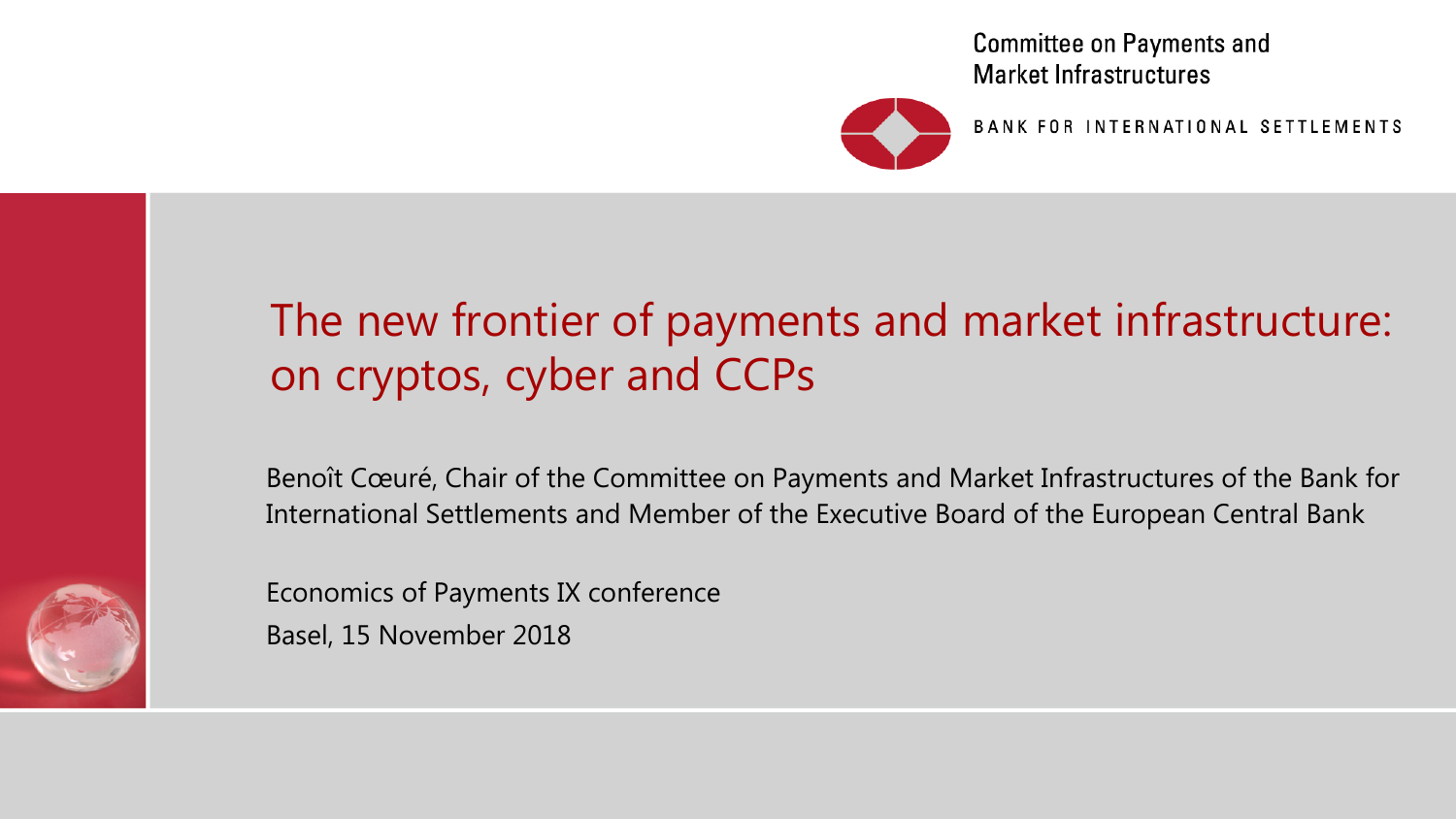### CPMI expansion



<sup>1</sup> The red circles represent the ECB, Hong Kong SAR and Singapore.

The boundaries and names shown and the designations used on this map do not imply official endorsement or acceptance by the BIS.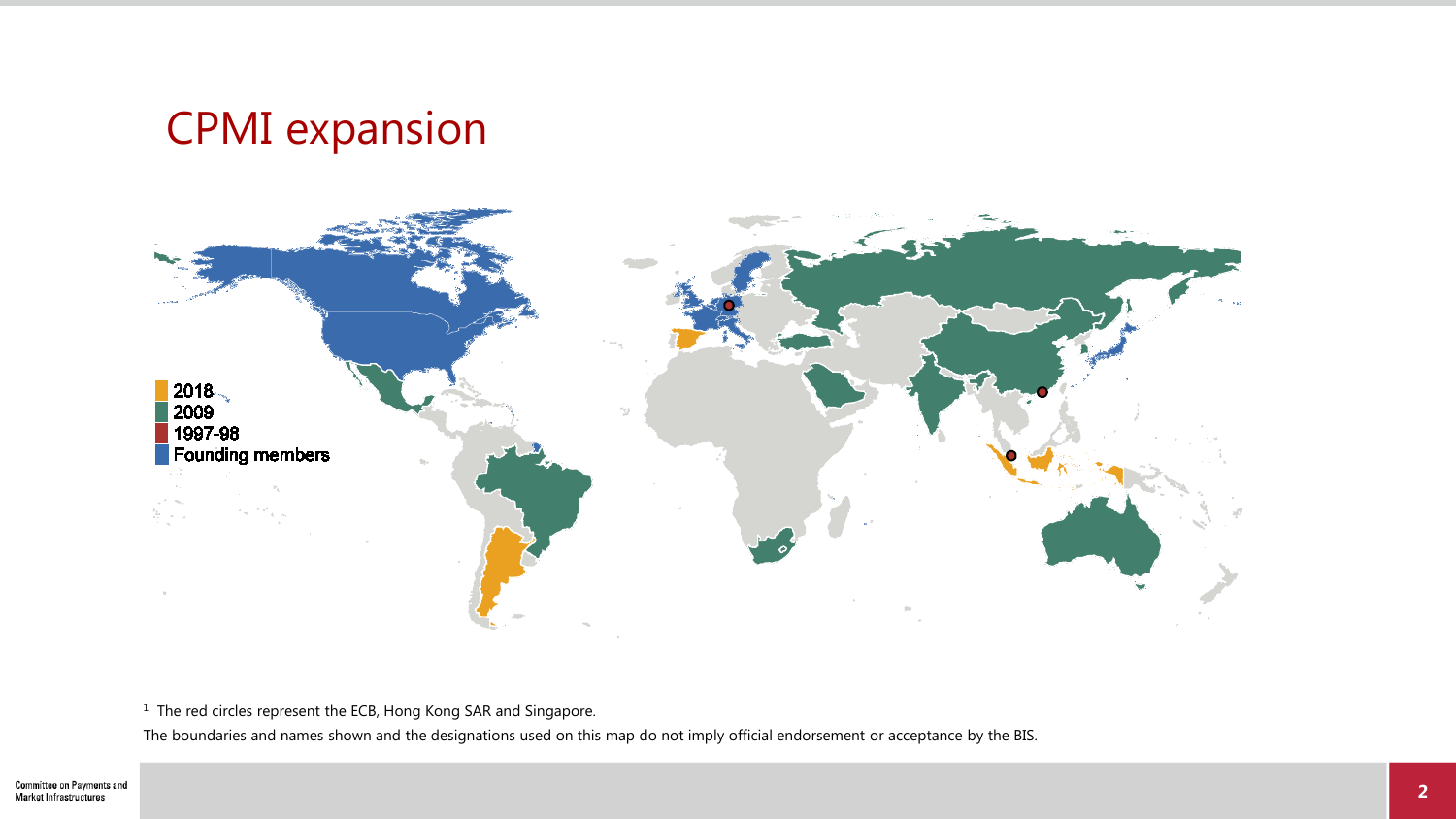### Central clearing networks



Source: BCBS-CPMI-FSB-IOSCO, Analysis of Central Clearing Interdependencies, August 2018.

#### CCP - clearing member CCP - clearing members as service providers

**CCP** CM providing no services to CCPs CM providing 1 service to CCPs CM providing 2 services to CCPs CM providing 3 services to CCPs CM providing 4 services to CCPs CM providing 5 services to CCPs CM providing 6 services to CCPs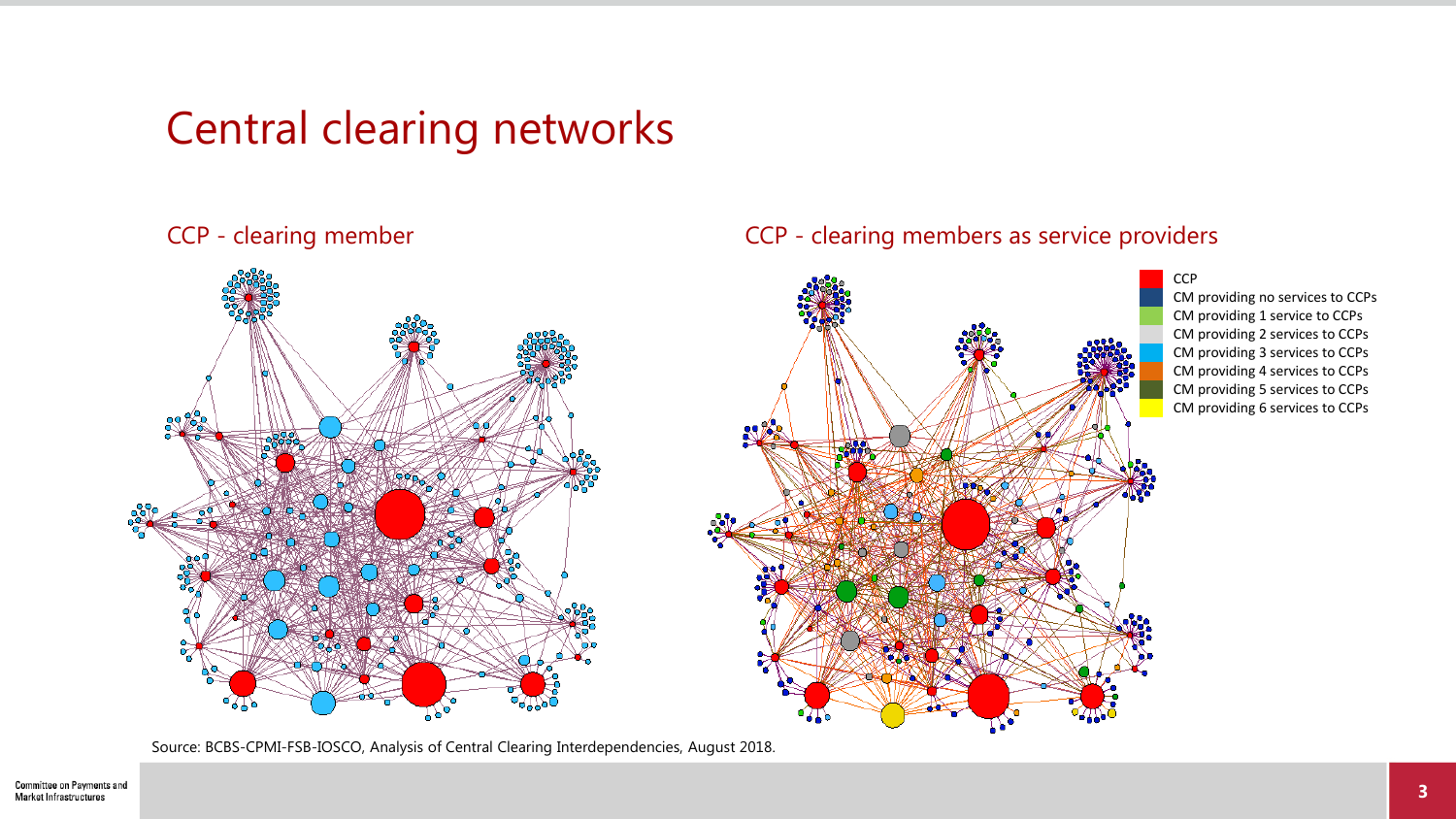### Central bank digital currency work

(share of respondents)

Engagement in CBDC work  $F_{\text{OCUS}}$  of work<sup>1</sup>



 $1$  Share of respondents who are conducting work on central bank digital currency (CBDC). Source: CPMI central bank survey on CBDC and digital tokens.